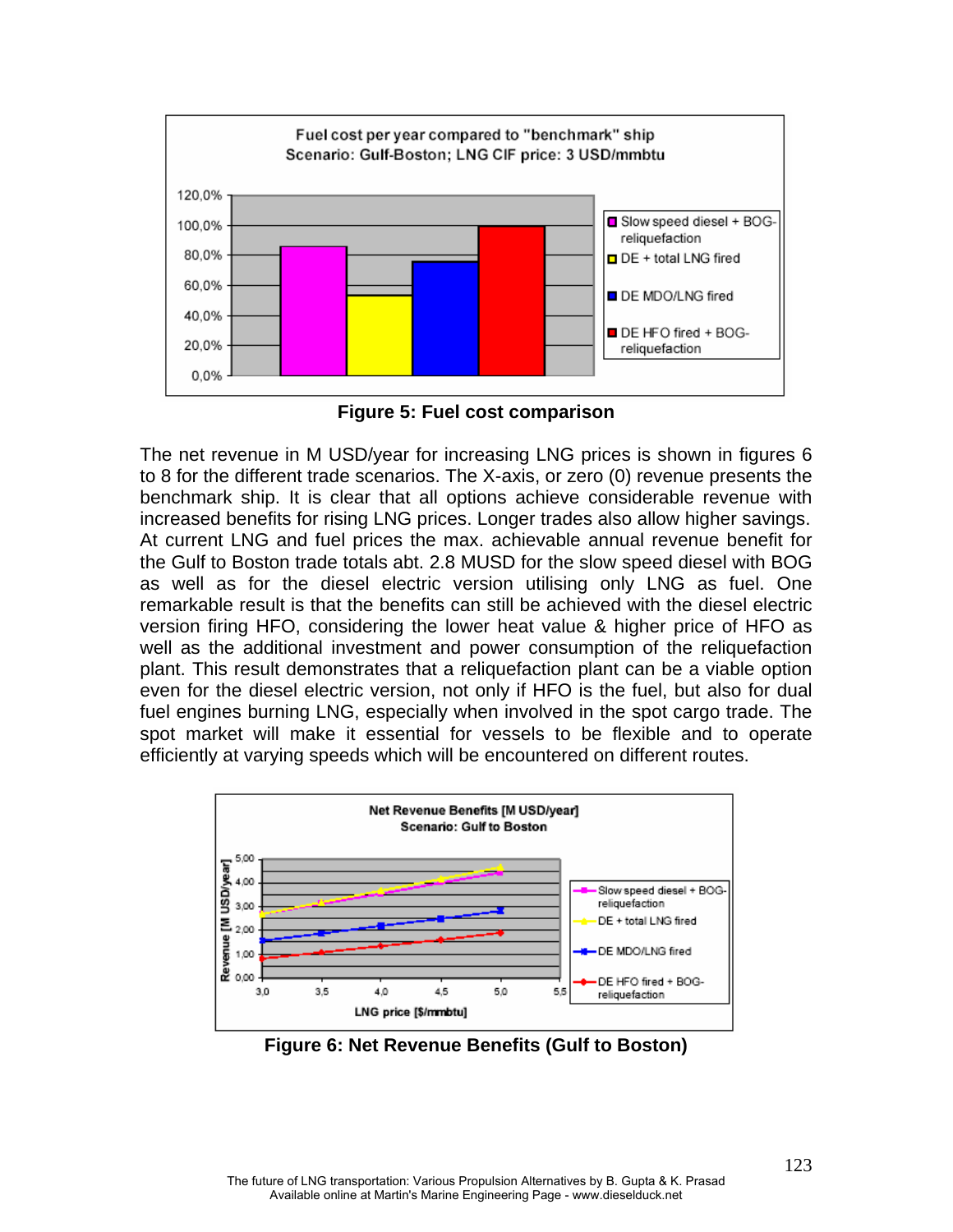

**Figure 7: Net Revenue Benefits (Trans-Atlantic)**



**Figure 8: Net Revenue Benefits (Trans-Carribean)** 

Figure 9 gives an example for the viability of the reliquefaction system. The curve shows the LNG consumption for the diesel-electric version for the given speed. The boil-off-rate is more or less constant at 0.15% /day which are about 100 $\text{m}/\text{day}$  for a 142,000  $\text{m}^3$  ship. The shaded area above the curve indicates excessive boil off. If, for example, the ship was on a trade where it has to sail at only 18.0 knots, then 25 t of excessive boil off would be lost every day without a reliquefaction plant. The slower the sailing speed the more beneficial a reliquefaction plant can become. Additionally a reliquefaction plant makes the ship more flexible regarding the choice of fuel in the future in the case of non linear fuel price increases.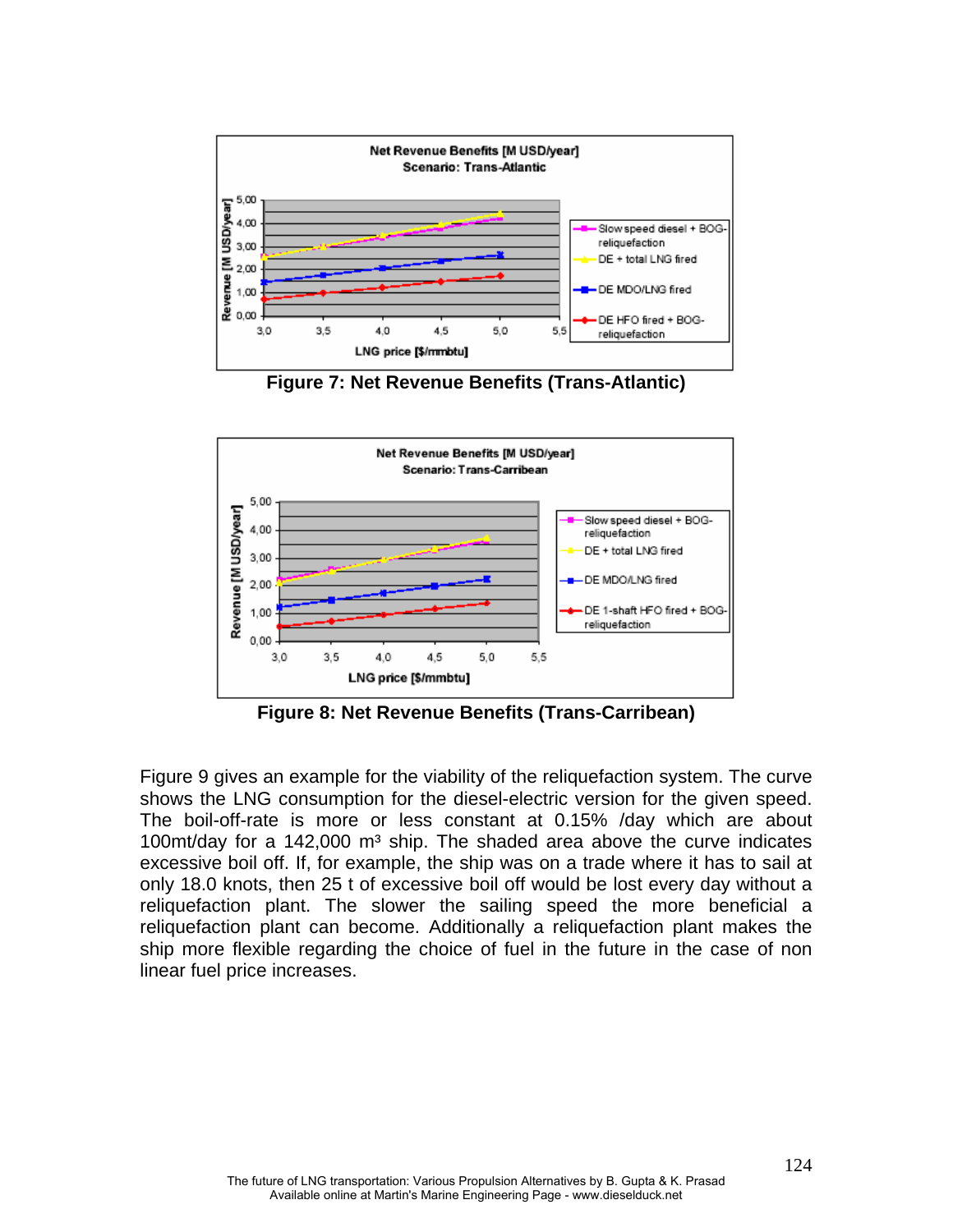

**Figure 9: Example for BOG reliquefaction viability**

# **10.4 CONCLUSIONS**

Steam turbine installations have dominated LNG carrier propulsion and electric power generation for decades because no suitable alternatives were available. With the market introduction of low-pressure, four-stroke dualfuel engines came the chance to challenge the steam turbine dominance. Dual-fuel engines in combination with an electric drive have turned out to be the most attractive alternative to the traditional steam turbine installation, especially in terms of operating economy and environmental friendliness. The first dual-fuel-electric LNG carrier is about to enter commercial operation, a second vessel is on the building blocks, and a third ship is in the order book. More orders for dual-fuelelectric LNG carriers are imminent.

The evaluation has shown that there are clear arguments to move forward from steam propulsion for LNG ships. The slow speed diesel and the dual fuel dieselelectric are equivalent in terms of economic benefits. However the diesel-electric version allows a higher redundancy, increased flexibility as well as greater cargo capacity. A diesel-electric ship fitted with a reliquefaction plant seems to be the most promising solution for current and future demands to LNG carrier propulsion, especially considering the reduced emissions of NOx, SOx and CO2 and future trading and fuel choice flexibility.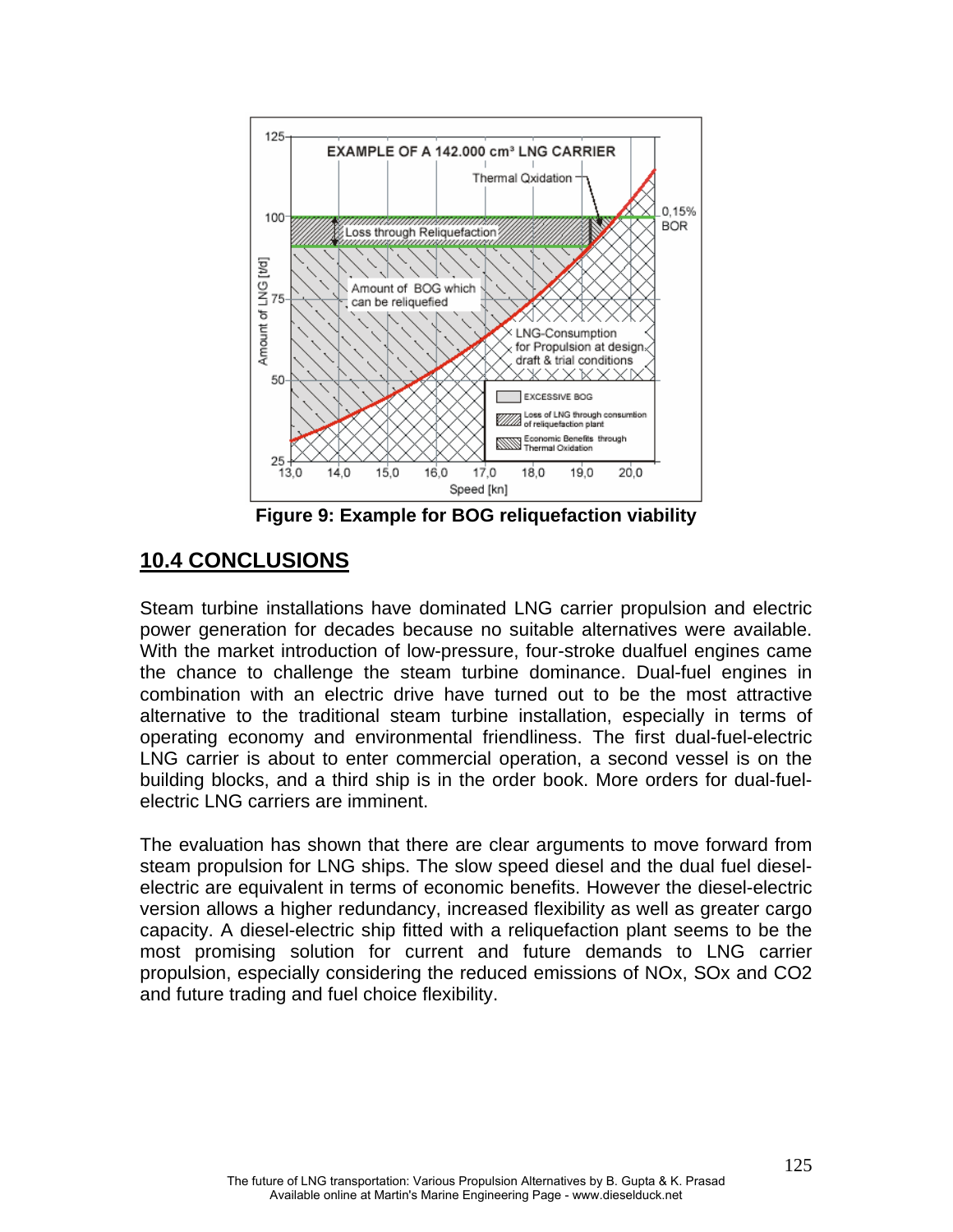## **10.5 Comparison**

In order to show the true revenue making potential of gas turbine driven LNGC alternatives, they have to be compared with the current state-of-the-art conventional LNGC. First of all, on the basis of many contact with the LNG shipping community the most likely LNGC configuration was selected on the basis of technological merits.

Initially, calculations showed the gas turbine electric podded drive LNGC to have the best revenue making capacity, with its high cargo capacity and highly efficient propulsion system. However, in the light of recent events involving podded drive failures, it seems that the reliability of these systems does not yet comply with the requirements of the LNG shipping industry.

The next best alternative, the gas turbine mechanical drive LNGC offers unsurpassed thermal efficiency and high cargo capacity. However, the durability of the reduction gear, clutches and reversing gear for the FPP in commercial marine application is as yet unknown. Some owners have voiced objections to an alternative equipped with a CPP, citing its slightly lower propulsion efficiency.

The gas turbine electric drive LNGC combines excellent thermal efficiency and high cargo capacity, paired with the use of proven technology in the power train. Electric drive systems have gained some acceptance within the LNG shipping community, as illustrated by the order for one 74,000 cubic meter diesel-electric drive LNGC at Chantiers de l'Atlantique last year. Reliability, redundancy and revenue are the key words to this propulsion alternative.

To check the economic viability of the gas turbine electric drive LNGC, a cost calculation model has been designed using a range of input parameters to calculate long run economic performance under differing circumstances and on different trading routes. Three LNG trades are simulated; the short trade (Algeria - France), the medium trade (Trinidad - Spain) and the long trade (Qatar - Korea/Japan). Two different liquid fuel price levels, representing the extremes of the last ten years, have been used to check the survivability of the gas turbine drive alternatives in changing economic circumstances.

Six different aero-derivative gas turbines configuration have been selected to take part in the comparison, making this study the first full-scale performance comparison of all major aero-derivative gas turbine makes for commercial marine propulsion.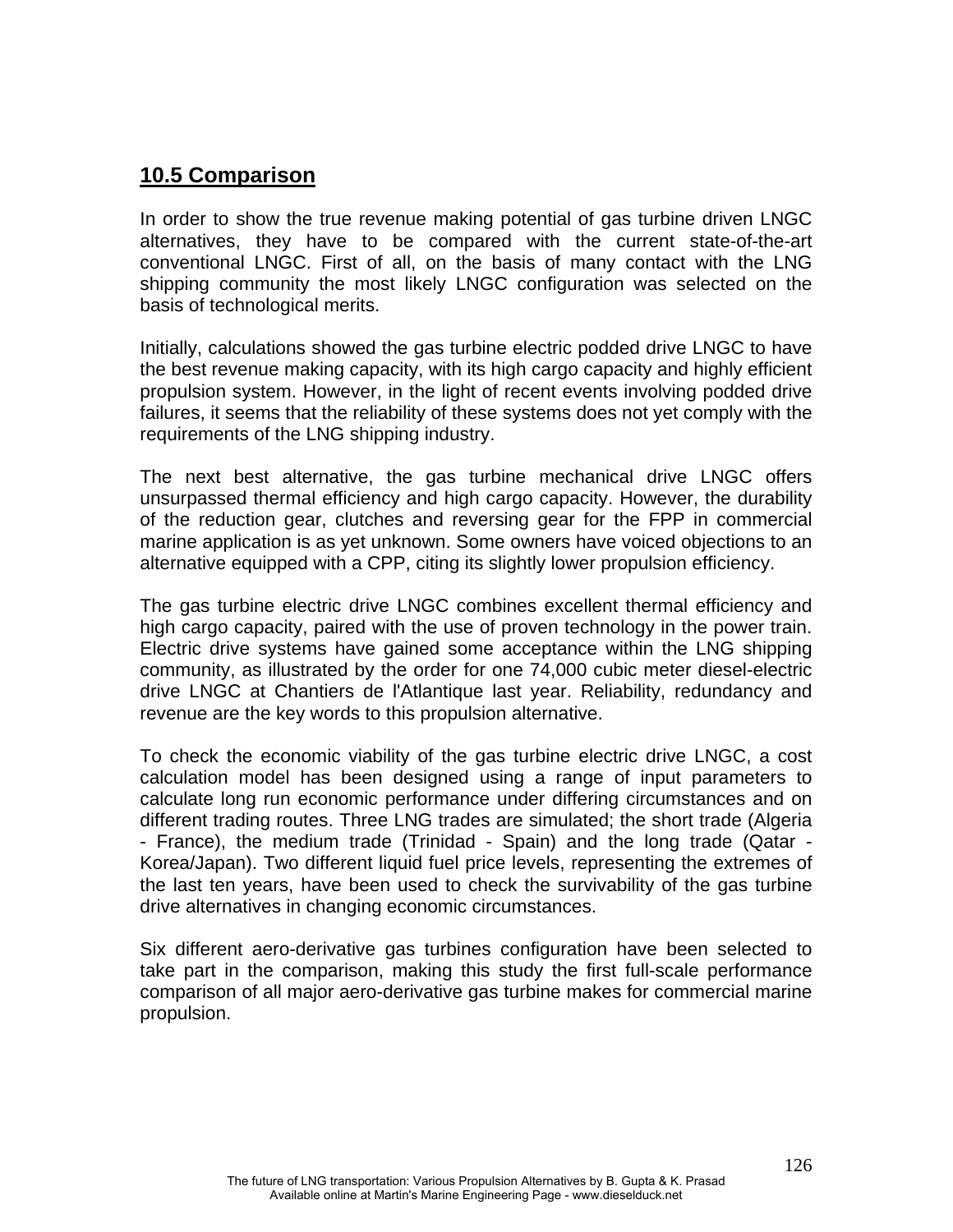| <b>Voyage Parameters</b>                  | <b>Short</b> | <b>Medium</b>                 | Long | <b>Itinerary</b> |
|-------------------------------------------|--------------|-------------------------------|------|------------------|
| Voyage Length                             | 1,5          | 5,0                           | 14,0 | days             |
| Maneuvering                               | 0,125        | days                          |      |                  |
| Loading Time                              | 1,00         | days                          |      |                  |
| Off-loading Time                          | 1,00         | days                          |      |                  |
| Non-workable Days Per Year                | 5            | days                          |      |                  |
| <b>Cargo Capacities LNGC Alternatives</b> |              |                               |      |                  |
| Gas Turbine Mechanical Drive LNGC         | 157 000      | cubic meter                   |      |                  |
| Gas Turbine Electric Drive LNGC           |              | 157 000 cubic meter           |      |                  |
| Gas Turbine Electric Podded Drive LNGC    | 160 000      | cubic meter                   |      |                  |
| Conventional Steam Turbine Driven LNGC    | 138 000      | cubic meter                   |      |                  |
| <b>Technical Parameters</b>               |              |                               |      |                  |
| <b>Effective Capacity</b>                 | 98,5%        | of the nominal cargo capacity |      |                  |
| Boil Off Fraction when Loaded             | 0,15%        | of cargo volume / 24 h        |      |                  |
| Boil Off Fraction when in Ballast         | 0,04%        | of cargo volume / 24 h        |      |                  |
| Gas/Liquid ratio                          | 618.1        |                               |      |                  |
| <b>LNG Density</b>                        | 475          | kg/m3                         |      |                  |
| LNG LHV                                   | 48 422       | kJ/kg                         |      |                  |
| <b>MGO LHV</b>                            | 42 700       | kJ/kg                         |      |                  |
| <b>HFO LHV</b>                            | 41 200       | kJ/kg                         |      |                  |
| Propulsion Load when Loaded               | 26 000       | <b>kW</b>                     |      |                  |
| Propulsion Load in Ballast                | 23 500       | <b>kW</b>                     |      |                  |
| Maneuvering Load                          | 5 000        | <b>kW</b>                     |      |                  |
| Sea Load                                  | 1 200        | kWe                           |      |                  |
| Harbor Load                               | 1 500        | kWe                           |      |                  |
| Cargo Loading Load                        | 2 400        | kWe                           |      |                  |
| Cargo Discharging Load                    | 4 500        | kWe                           |      |                  |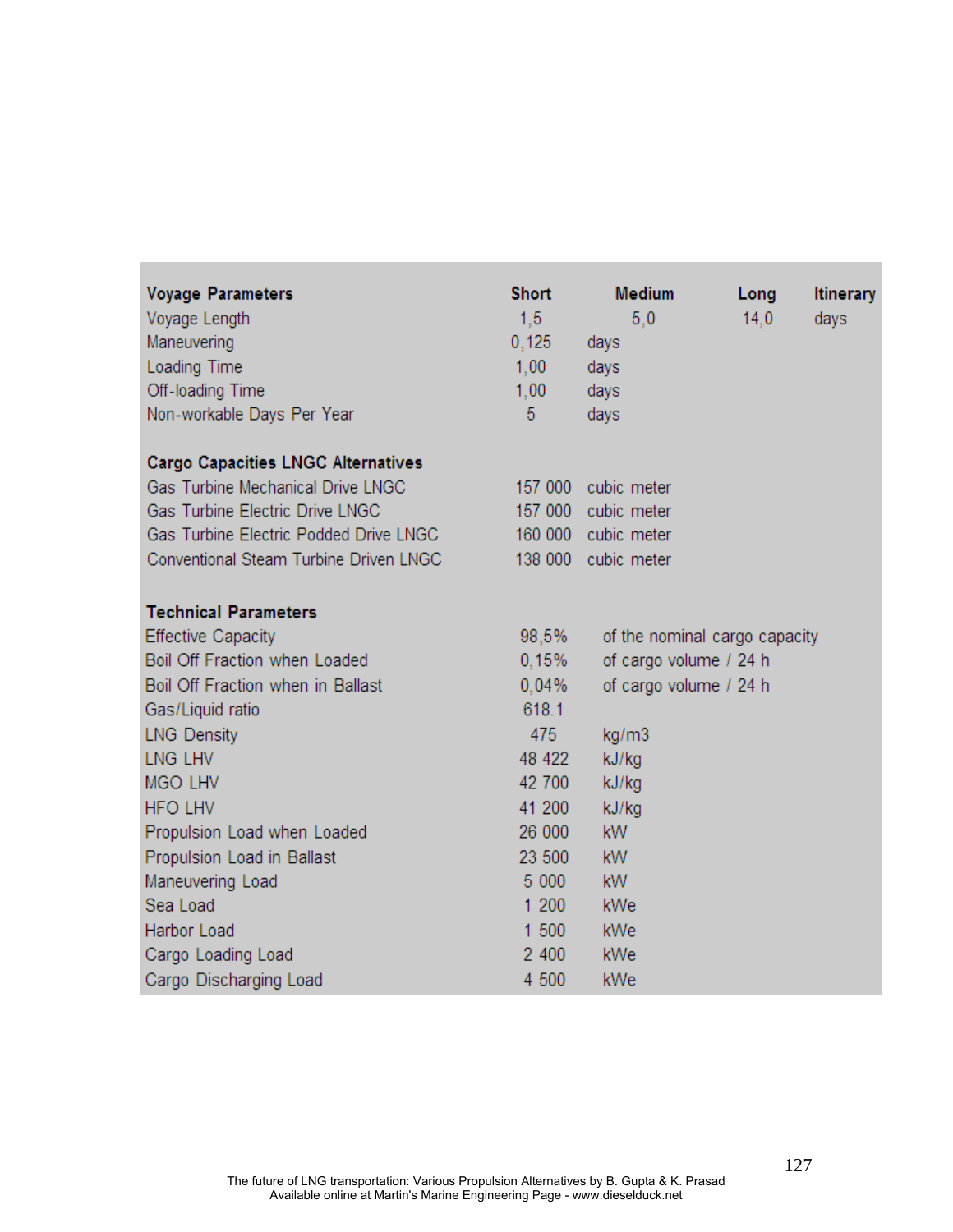| Fuel Gas Compressor Load when Loaded        | 1 500        | kWe               |         |                  |
|---------------------------------------------|--------------|-------------------|---------|------------------|
| Fuel Gas Compressor Load in Ballast         | 1 200        | kWe               |         |                  |
| Gearbox Efficiency                          | 98%          |                   |         |                  |
| Frequency Converter Efficiency              | 98%          |                   |         |                  |
| Electric Motor Efficiency                   | 98%          |                   |         |                  |
| <b>Shafting Efficiency</b>                  | 99%          |                   |         |                  |
| <b>Boiler Efficiency</b>                    | 88%          |                   |         |                  |
| Steam Turbine Efficiency                    | 35%          |                   |         |                  |
| HRSG in Fired Boiler Mode Efficiency        | 80%          |                   |         |                  |
| Steam Turbine Generator Efficiency          | 25%          |                   |         |                  |
| Podded Drive Propulsion Efficiency Increase | 5%           |                   |         |                  |
| <b>Financing Parameters</b>                 |              |                   |         |                  |
| Capital cost                                | 12,00%       | per year          |         |                  |
| Economic lifespan                           | 20,0         | years             |         |                  |
| Financing cost                              | $10,00\%$    | of contract value |         |                  |
| Pre-delivery cost                           | 3,50%        | of contract value |         |                  |
| Residual value                              | \$15 000 000 |                   |         |                  |
| <b>Bunker Price Level</b>                   | Low          | <b>High</b>       |         |                  |
| <b>HFO380</b>                               | \$70,00      | \$180,00          | per ton |                  |
| <b>MGO</b>                                  | \$150,00     | \$310,00          | per ton |                  |
| <b>LNG Pricing</b>                          | <b>Short</b> | <b>Medium</b>     | Long    | <b>Itinerary</b> |
| LNG FOB                                     | \$2,30       | \$2,30            | \$2,30  | /MMBTU           |
| LNG CIF                                     | \$2,80       | \$3,10            | \$3,65  | /MMBTU           |
| <b>Operational Parameters</b>               |              |                   |         |                  |
| <b>Crew Cost</b>                            | \$13 000     | per day           |         |                  |
| Harbour Dues                                | \$100 000    | per arrival       |         |                  |
| P&I                                         | \$1 500      | per day           |         |                  |
| Miscellaneous                               | \$1 000      | per day           |         |                  |
| <b>Maintenance Budget</b>                   |              |                   |         |                  |
| Conventional LNGC                           | \$3 000      | per day           |         |                  |
| Gas turbine maintenance surcharge           |              |                   |         |                  |
| GT <sub>1</sub>                             | \$60         | per fired hour    |         |                  |
| GT <sub>2</sub>                             | \$60         | per fired hour    |         |                  |
|                                             |              |                   |         |                  |
| GT <sub>3</sub>                             | \$60         | per fired hour    |         |                  |
| GT4                                         | \$80         | per fired hour    |         |                  |
|                                             |              |                   |         |                  |
| GT <sub>5</sub>                             | \$80         | per fired hour    |         |                  |
| GT <sub>6</sub>                             |              |                   |         |                  |
|                                             | \$60         | per fired hour    |         |                  |
|                                             |              |                   |         |                  |

 $\overline{a}$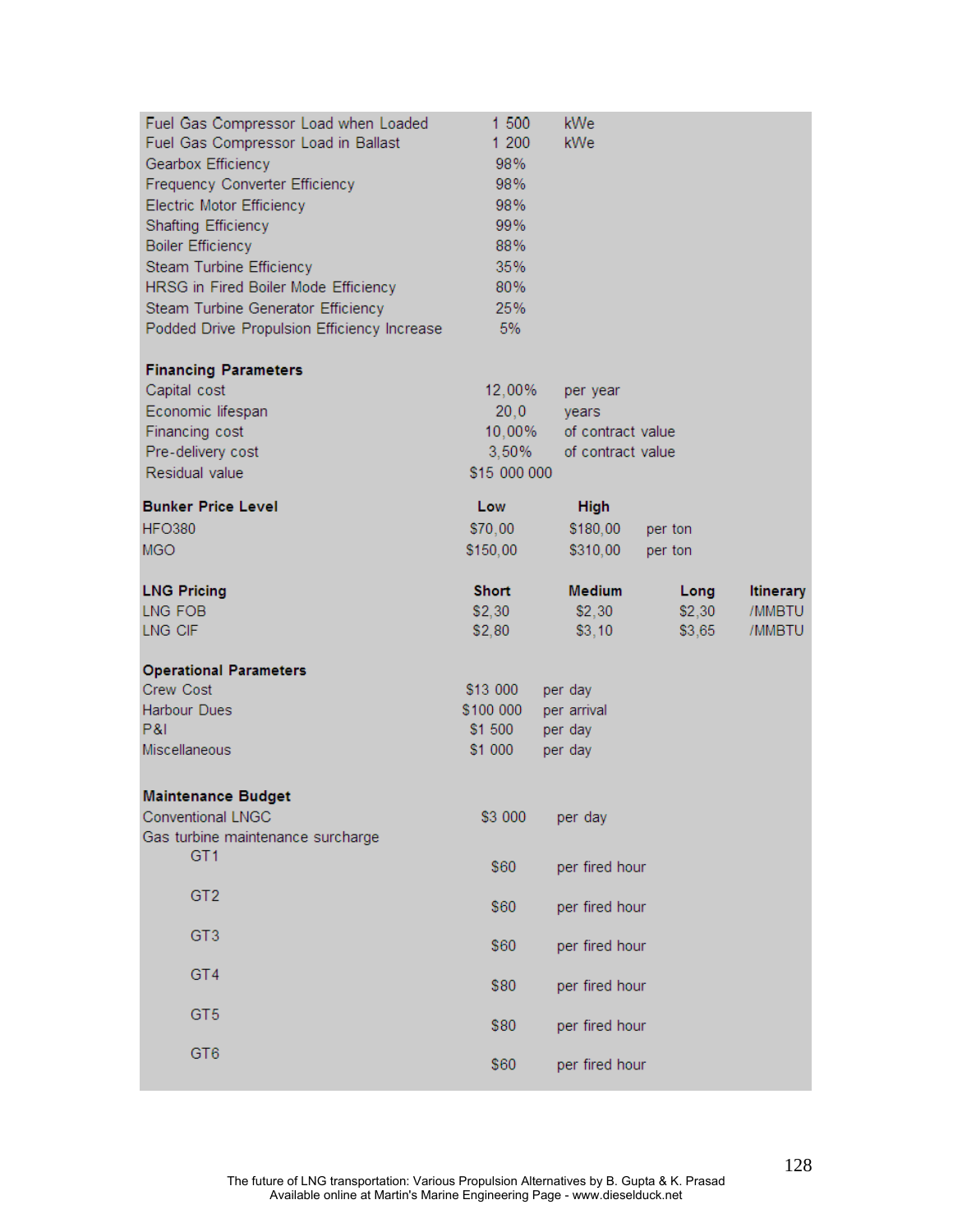Three alternative fuel schedules have been used in this comparison:

Round Trip BOG + LF: the natural BOG is supplemented with liquid fuel on both the loaded and the ballast trip. The conventional LNGC burns BOG and HFO 380, while the gas turbine electric drive LNGC burns BOG and MGO;

Round trip BOG + FVG: on both the loaded voyage and the ballast voyage the full energy needs are covered by the available natural BOG, supplemented with Forced Vaporized Gas (FVG);

Loaded BOG + LF Ballast LF: on the loaded voyage the energy requirements are covered by the available BOG, supplemented with liquid fuel. On the ballast voyage only liquid fuel is used.

## **The results are presented in the diagrams below**:



## **Long itinerary: High (left) v/s Low (right) Liquid Fuel Prices**

The future of LNG transportation: Various Propulsion Alternatives by B. Gupta & K. Prasad Available online at Martin's Marine Engineering Page - www.dieselduck.net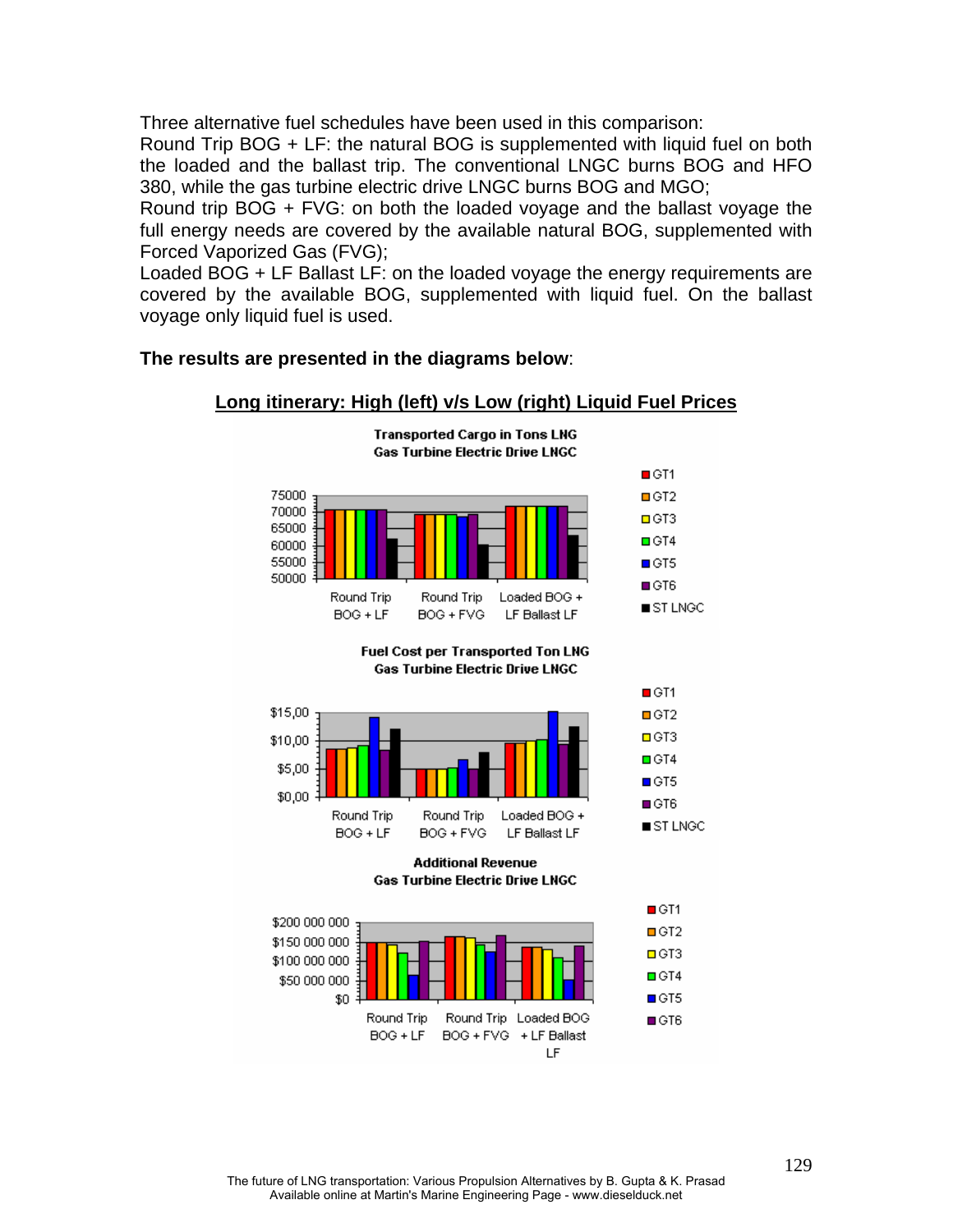

## **Medium Itinerary: High (left) v/s Low (right) Liquid Fuel Prices**



#### **Transported Cargo in Tons LNG Gas Turbine Electric Drive LNGC**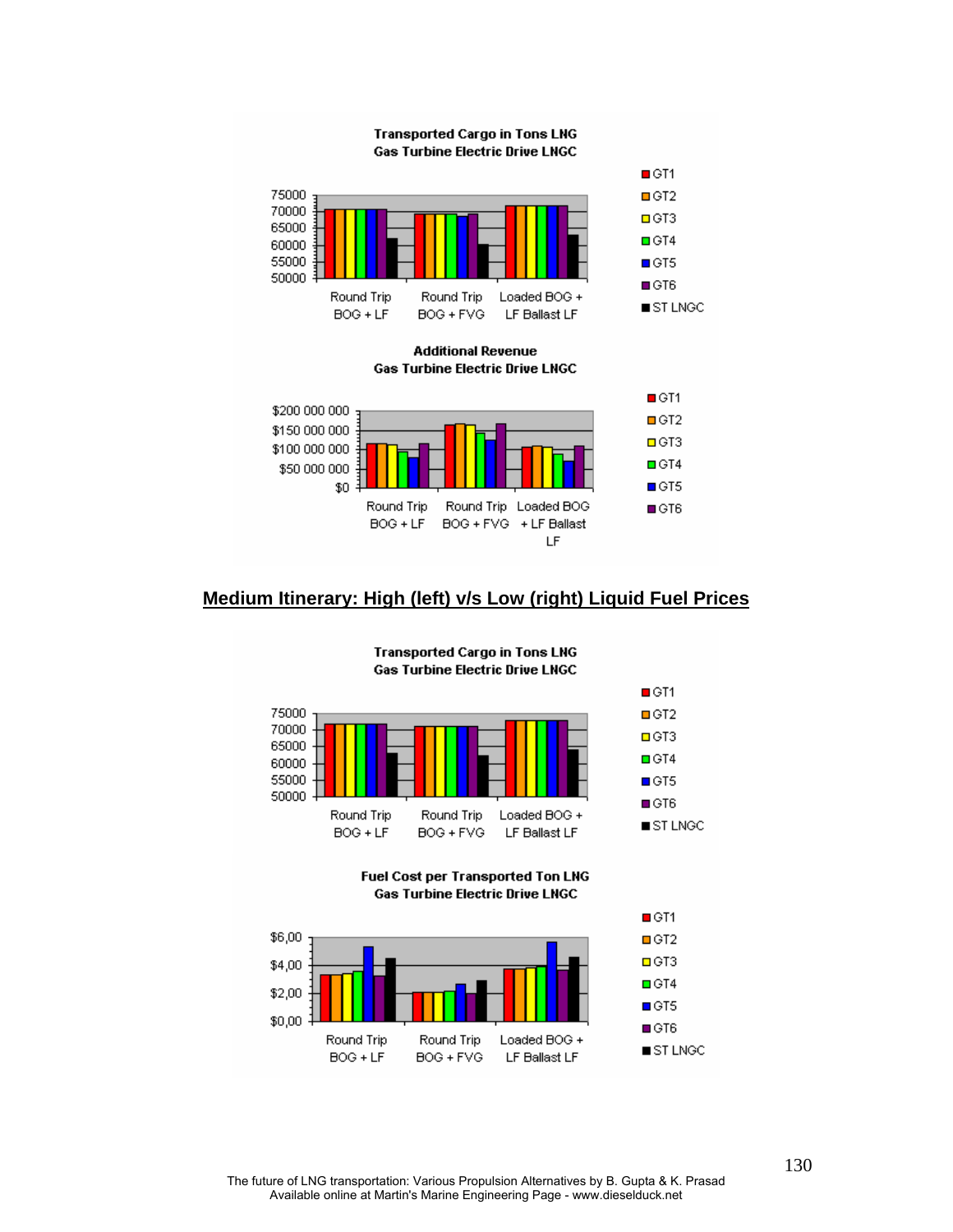#### **Additional Revenue Gas Turbine Electric Drive LNGC**



**Transported Cargo in Tons LNG Gas Turbine Electric Drive LNGC** 



Fuel Cost per Transported Ton LNG **Gas Turbine Electric Drive LNGC** 



**Additional Revenue Gas Turbine Electric Drive LNGC** 



The future of LNG transportation: Various Propulsion Alternatives by B. Gupta & K. Prasad Available online at Martin's Marine Engineering Page - www.dieselduck.net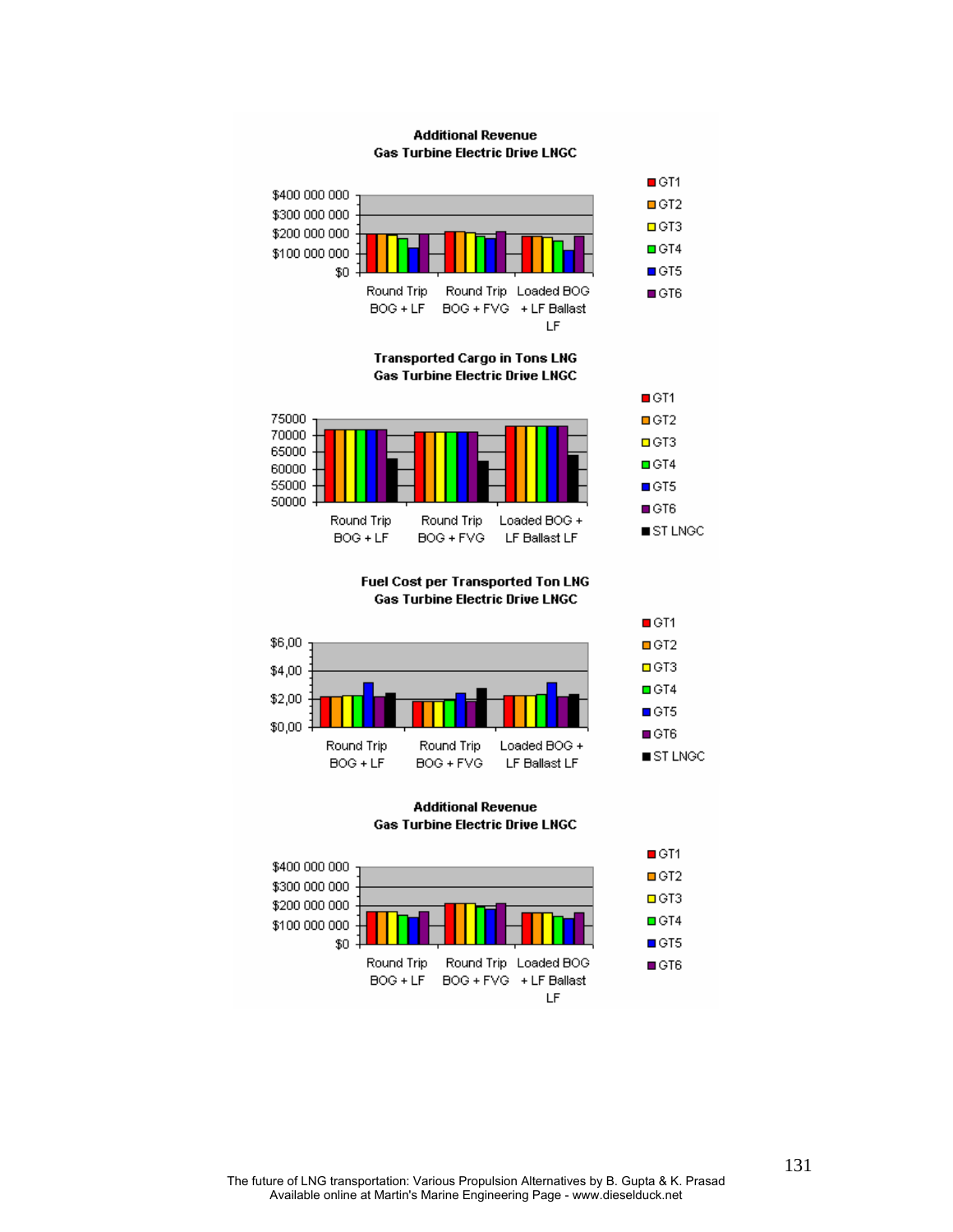### **Short Itinerary:High (left) v/s Low (right) Liquid Fuel Prices**



**Transported Cargo in Tons LNG Gas Turbine Electric Drive LNGC** 

Fuel Cost per Transported Ton LNG **Gas Turbine Electric Drive LNGC** 





The future of LNG transportation: Various Propulsion Alternatives by B. Gupta & K. Prasad Available online at Martin's Marine Engineering Page - www.dieselduck.net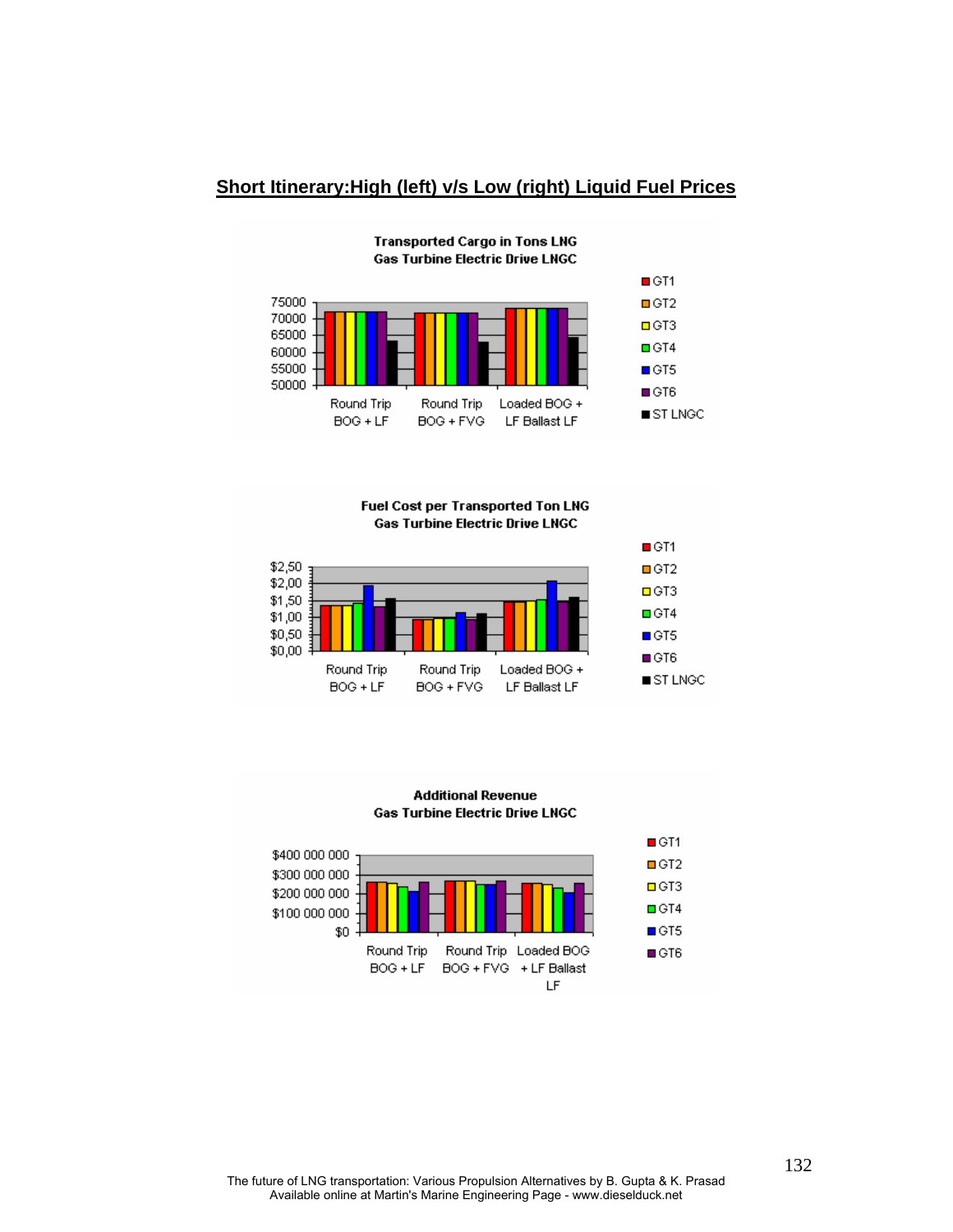

## **There are a number of preliminary conclusion to be drawn:**

First of all, the cargo quantities delivered by all gas turbine driven LNGCs are substantially higher than that of the conventional LNGC, which translates in additional income;

Quite surprisingly, high liquid fuel prices are actually favourable for the gas turbine propulsion system. The explanation is that the thermal efficiency of the gas turbine based propulsion plants is so high that the effects of high liquid fuel prices on the total operating cost are much less than for the steam turbine powered conventional LNGC. On the loaded voyage, the gas turbine driven LNGC hardly needs any liquid fuel, while the conventional LNGC relies on liquid fuel for about 40% of its total energy requirements;

On shorters trades, the effects of an increase in cargo capacity are more pronounced than on longer trades. On the short trade, a gas turbine electric driven LNGC transports the equivalent of 9.6 conventional LNGC cargoes extra per year, against 1.7 extra cargoes on the long trade. The additional revenue from this additional cargo improves return on investment significantly, which in turn makes it easier to finance such a newbuilding project;

Even on long trades, with low liquid fuel prices, the gas turbine driven LNGC still generates over USD. 110M in additional revenue over a 20 year period, even whenthe ballast voyage has to be made on liquid fuel only. This worst case scenario clearly illustrates that gas turbine driven LNGCs provide a safe and steady stream of additional revenue even under the "worst" of circumstances;

Gas turbine powered LNGCs are flexible and profitable under all circumstances. Switching between long and short charters does influence the overall rate of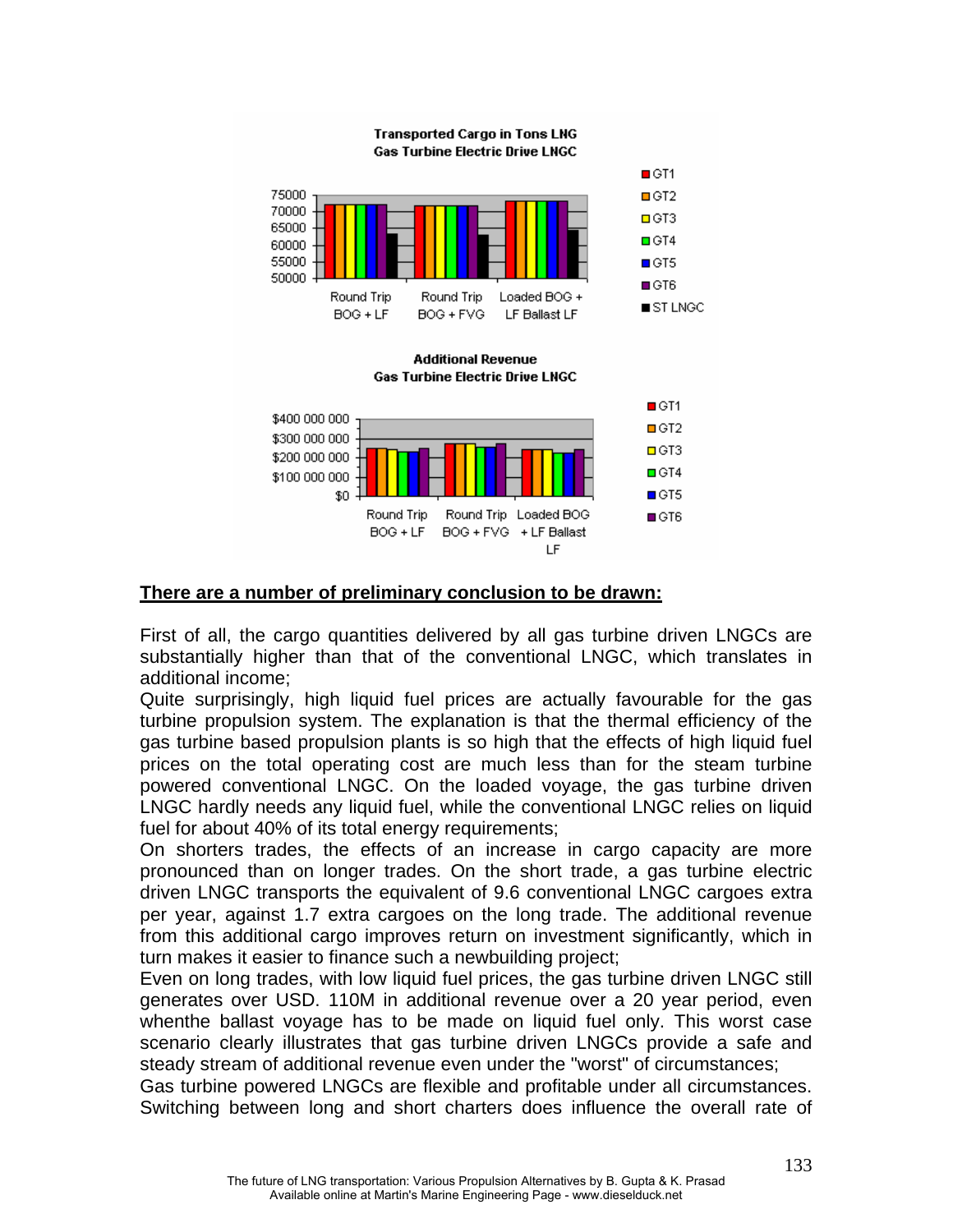return on investment, but it will always be substantially higher than the ROI of conventional LNGCs. Fuel costs for long ballast voyages on liquid fuel only are indeed higher than those of conventional LNGCs, but much lower fuel cost for the loaded voyage more than compensate this disadvantage. This makes the gas turbine powered LNGC also suitable for the carriage of spot cargoes, which sometimes requires longer ballast voyages without heel;

The gas turbines GT1, GT2, GT3 and GT6 show almost identical performance, which brings increased competition to LNGC propulsion market, currently dominated by two Japanese steam turbine manufacturers. The resulting effect on the general price level for LNGC newbuildings can be very beneficial for owners considering fleet extentions or renewal.

Additional calculations show that, under certain circumstances, it is economically feasible to re-engine a conventional LNGC with a gas turbine electric drive power plant incorporating gas turbine types GT1, GT2, GT3 or GT6, even if the cargo capacity is not increased. However, the conversion should take place early in the charter for the conversion to be profitable and the vessel will not have the same flexibility and high ROI as LNGCs especially designed to exploit the benefits of gas turbine propulsion to the maximum.

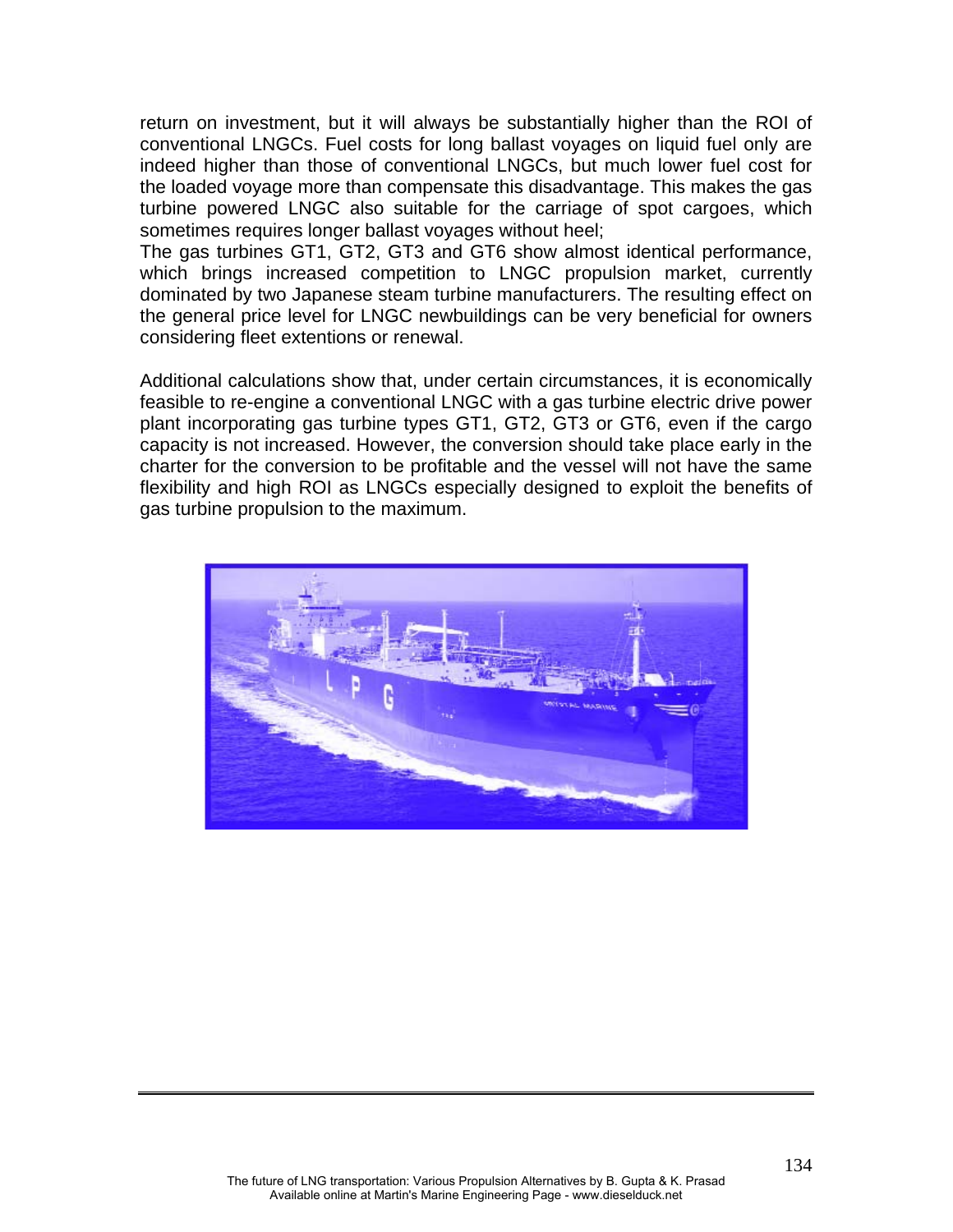# *REFERENCES:-*

- 1. Ole Grøne: "ME engines the New Generation of Diesel engines", Motorship Conference, Hamburg, 2003
- 2. T. Fukuda, M. Ohtsu, M. Hanafusa, P. S. Pedersen,, O. Grøne, O. Schnohr: "Development of the World's First Large-Bore Gas-Injection Engine", CIMAC 1995
- 3. Peter Skjoldager, Tore Lunde & Eirik Melaaen: "Two-stroke DieselEngines and Reliquefaction Systems for LNG Carriers", Motorship Conference, Hamburg, 2003
- 4. Official site of "HANSA MARITIME INTERNATIONAL".
- 5. Official site of "MAN-B&W MC-C ENGINE".
- 6. Official site of "MAN-B&W ME-C ENGINE".
- 7. Official site of "MAN-B&W ME-GI ENGINE".
- 8. MER(I) JOURNAL ISSUE,MARCH 2004.
- 9. MER(I) JOURNAL ISSUE,JULY 2004.
- 10. MARINE LOG .COM.
- 11. TUB.COM.
- 12. **"Fuel Cells Start to Look Real,"** Automotive Engineering International, Vol. 109, No. 3, March 2001.
- 13. **"Future Wheels,"** Northeast Advanced Vehicle Consortium, November 2000.
- 14. **"Future U.S. Highway Energy Use: A Fifty Year Perspective,"** DOE Office of Transportation Technologies, February 2001.
- 15. **"Evaluation of Fuel Cell Reformer Emissions,"** Unnasch et al., ARB Contract 95-313 Final Report, August 1999.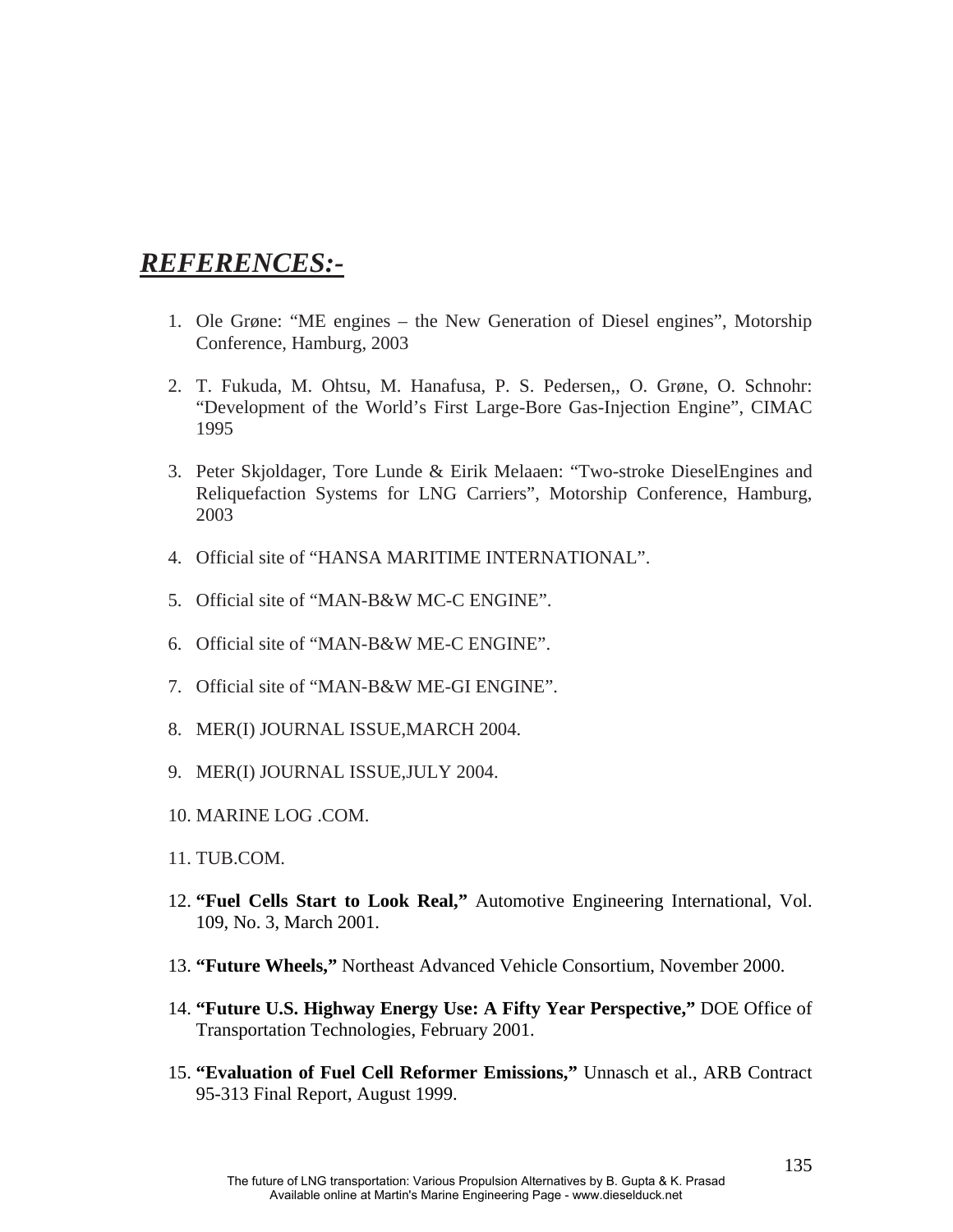- 16. **"Cost Analysis of Fuel Cell System for Transportation Pathways to Low Cost,"** Thijssen et al., Presentation to DOE, August 2001.
- 17. **"Comparing the Benefits and Impacts of Hybrid Electric Vehicle Options,"** Browning et al., EPRI Technical Report 1000349, July 2001.
- 18. **"Fuel Cell Handbook on CD "**(4th Edition), U.S. Department of Energy, Office of fossil Energy, Federal Energy Technology Center. November 1998.
- 19. **"C.E. (Sandy) Thomas",** et.al. Integrated Analysis of Hydrogen Passenger Vehicle Transportation Pathways. National Renewable Energy Laboratory, March, 1998.
- 20. **"Shimshon Gottesfeld"**. Polymer Electrolyte Fuel Cells. Advances in Electrochemical Science and Engineering, Vol.5, Wiley-VCH, 1997.
- 21. **"Fritz R. Kalhammer**, "et. al. Status and Prospects of Fuel Cells as Automotive engines. Prepared for the State of California Air Resources Board, July, 1998.
- 22. **"For Government and Commercial Applications".** <http://www.lerc.nasa.gov/> www/RT1995/5000/ 5420p.
- 23. **"Solar-Powered Plane Flies to New Record Height"** One Step Closer to a Commercial Satellite Substitute. http:// www.aerovironment.com
- 24. **"A.J. Appleby and F.R. Foulkes. Fuel Cell Handbook."** Van Norstand Reinhold, New York: 1989.
- 25. **"S.R. Narayanan, G. Halpert,"** et.al. The Status of Direct Methanol Fuel Cells at the Jet Propulsion Laboratory. Proceedings of the 37th Annual Power Source Symposium, Cherry Hill, N.J., June 17, 1996.